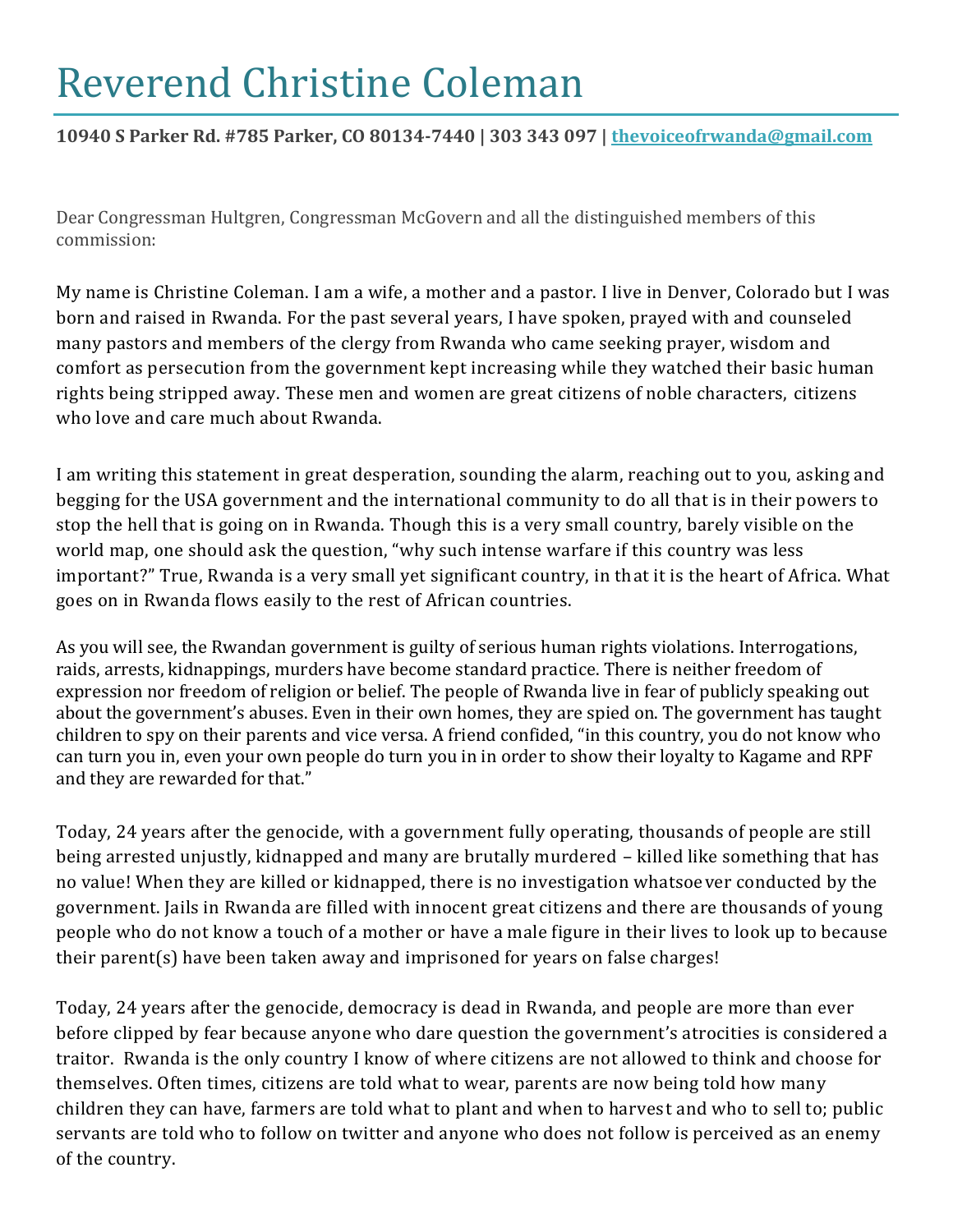In Rwanda, Christians are being told by the government how to practice their faith. Rampant human rights abuses are at an all-time high. People are suffocating, everyone is in jail because no one has the right to speak or think independently or follow their own free will.

#### **My Background Information**

On April 6, 1994, the day that the Rwanda genocide began I was at my sister Francoise's house in Kigali for Easter break. I was a freshman at Rwanda University. My sister was married and had a baby girl. Though I had initially planned to stay there for the entire break, I changed my mind because an opportunity presented for me to go to the countryside where my then deceased parents had a farm and where my grandparents lived. Some of my siblings were there as well. The sudden change in my plans was the plan of the Almighty God to preserve my life. The moment I left my sister's house, I would never see this beautiful family again! My brother Jean Damascene came to pick me up the afternoon of April 6, we drove to the farm where he picked up his son to bring him back to their residence in Kigali. That night, the plane carrying the president of Rwanda and Burundi was shot down and from then on, the genocide began. The roads to Kigali were shut down. No one was able to easily come into the city nor to get out. My sister lived near by the CND, the now Parliamentary Building in Kimihurura where at the time, the Kagame's Ruling party RPF soldiers stayed. After the shooting down of the plane, the RPF came out of the CND and rounded up all the citizens in that neighborhood. The RPF came and took everyone inside my sister's house to Remera stadium where they were brutally murdered. My sister had a maid and a cook, when RPF came, the cook hid in the outside bathroom and he survived to tell us who took them from the house and a friend who survived the killings in the stadium reported the brutal murder of my sister, her husband Vianney, their little baby girl and the maid. They were all killed by the Kagame's RPF.

My brother Jean Damascene was later imprisoned for 13 years for crimes he had not committed. 13 years later, he was acquitted but the government kept harassing him, seeking to seize his properties. He had to flee the country. Besides losing my sister and her family, my two brothers also were killed by the RPF after the Rwanda Genocide.

In spite all those hardships, I moved on with my life. By God's grace, I forgave everyone, stayed positive hoping my country will get better. I migrated to United States in 1997 where I pursued my dreams and my calling as a servant of God.

When I left the country, I remember that people were being kidnapped, arrested or killed over nothing deserving of death. RPF would use guns like one who uses a spanking spoon to discipline their children and they would not be afraid to use it to kill as to set a good example of immediate obedience. They inspired fear and threatened to kill, thus people succumbed to their orders without speaking up. The spirit of fear entered Rwanda, to this day, the whole Rwanda is crippled by the spirit of fear.

#### **Religious Persecution**

Religious persecution has been in Rwanda for a while, but everything is done carefully and secretly to not be exposed to foreigners and international community. There is no longer any true independent journalism in Rwanda. Any journalist whose views were opposed to Kagame's were either killed, jailed or exiled. The rest joined Kagame's propaganda. The so-called independent journalists have all to report according to Kagame's wishes. No journalist is allowed to report any special event without their story being read and approved by the government's board. Any special event to report that involves killings,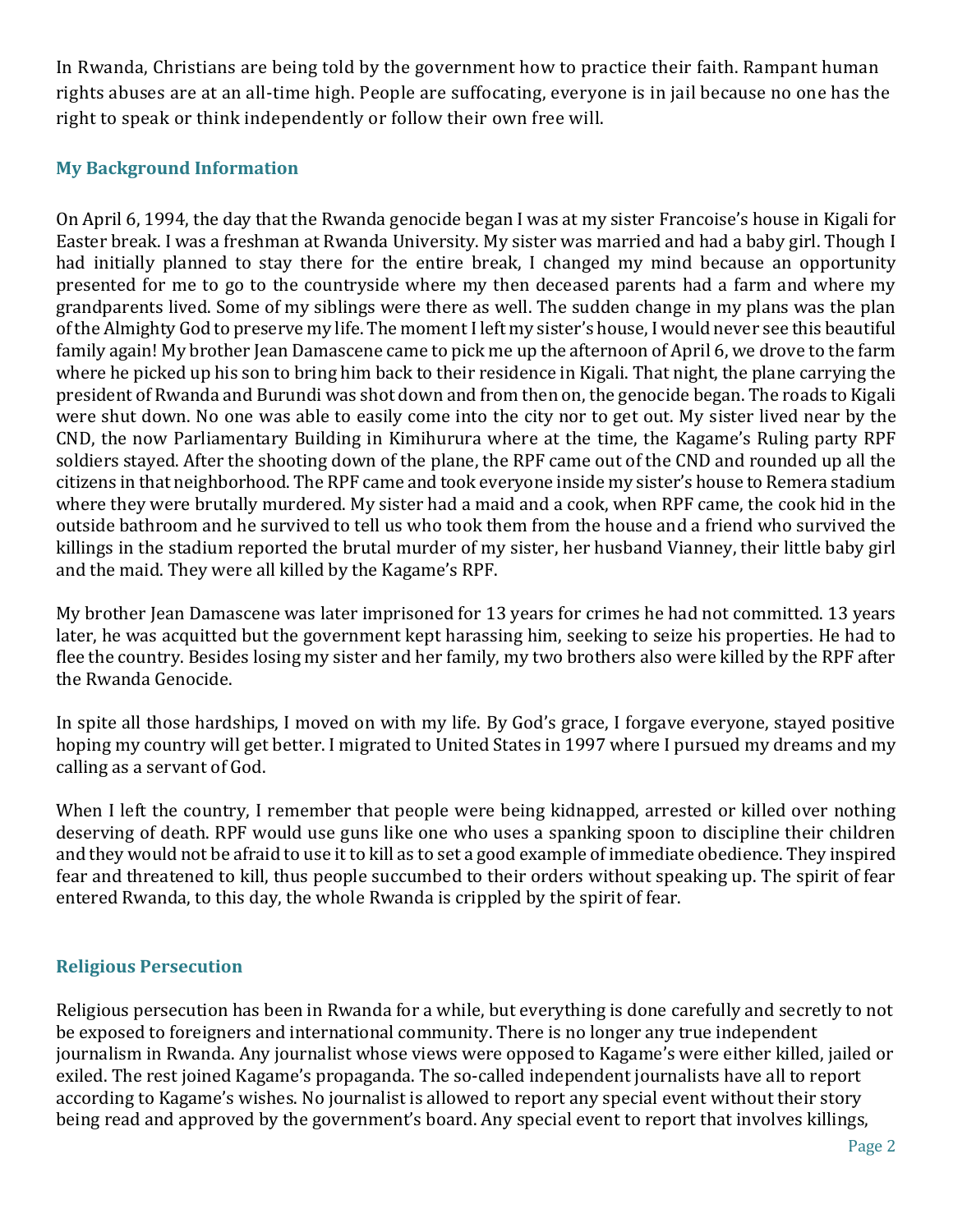imprisonments or human rights issues, the government board must write, prepare the article and the role of the journalists is to just copy and paste. Journalists are to say or publish only what is approved by the government and what praises Kagame and his administration. Because there is barely any authentic independent journalism in Rwanda, so much goes on without being reported.

For the past 21+ years away from home, I watched from afar and saw that Rwandans were losing their freedom day-in and day-out! Today, I will focus on religious persecution since I am a pastor who spoke with many Rwandan pastors, ministers and Christians inside Rwanda.

Even when I left the country in 1997, government informants would be sent during our church services to report on any preacher who pointed out that it is wrong to kill, to imprison innocent people. Persecution has been there but nothing like what happened in 2018.

## **Rwanda Cracking Down on Churches**

In early 2018, Rwanda banished Human Rights Watch from the country and outlawed meeting, praying or worshiping outside of government approved buildings. Then, Rwanda began to close many churches over a short period. During the Rwanda National Leadership Retreat on March 1, 2018, talking about churches that were closed in Kigali alone, President Kagame said, "*Seven hundred churches in Kigali? Are these boreholes that give people water? I don't think we have as many boreholes. Do we even have as many factories? But 700 churches, which you even had to close? This has been a mess*!"

The photo below is from Rwanda Northern Province's twitter account. It shows a meeting that took place between Rwanda officials and the clergy regarding church closures. The following is the translation from Kinyarwanda into English:

**"One of the decisions made in this meeting is that participants agreed that praying and fellowshipping outside a church building such as (wilderness, deserted areas, caves, and worshiping by the water) is forever prohibited."**



Within 3 months, more than 8,000 churches were closed citing building and safety code violations. But at the same time, the government cracked down on groups caught worshipping outside. For example, in the Northern Province that is mountainous, with a history of people praying outdoors, Kagame declared this practice illegal.

Some churches were closed even when they met all the requirements. Such was the case of an Americanowned Amazing Christian radio and church. The radio had its license revoked. Missionary Greg Schoof, the director of Amazing Grace Christin Radio said that both RMC (Rwanda Media Council) and RURA (Rwanda Utility Regulation Authority) did not respect Rwanda laws in closing his radio and church.

The picture below shows Christians being followed and hunted by Rwanda law enforcements.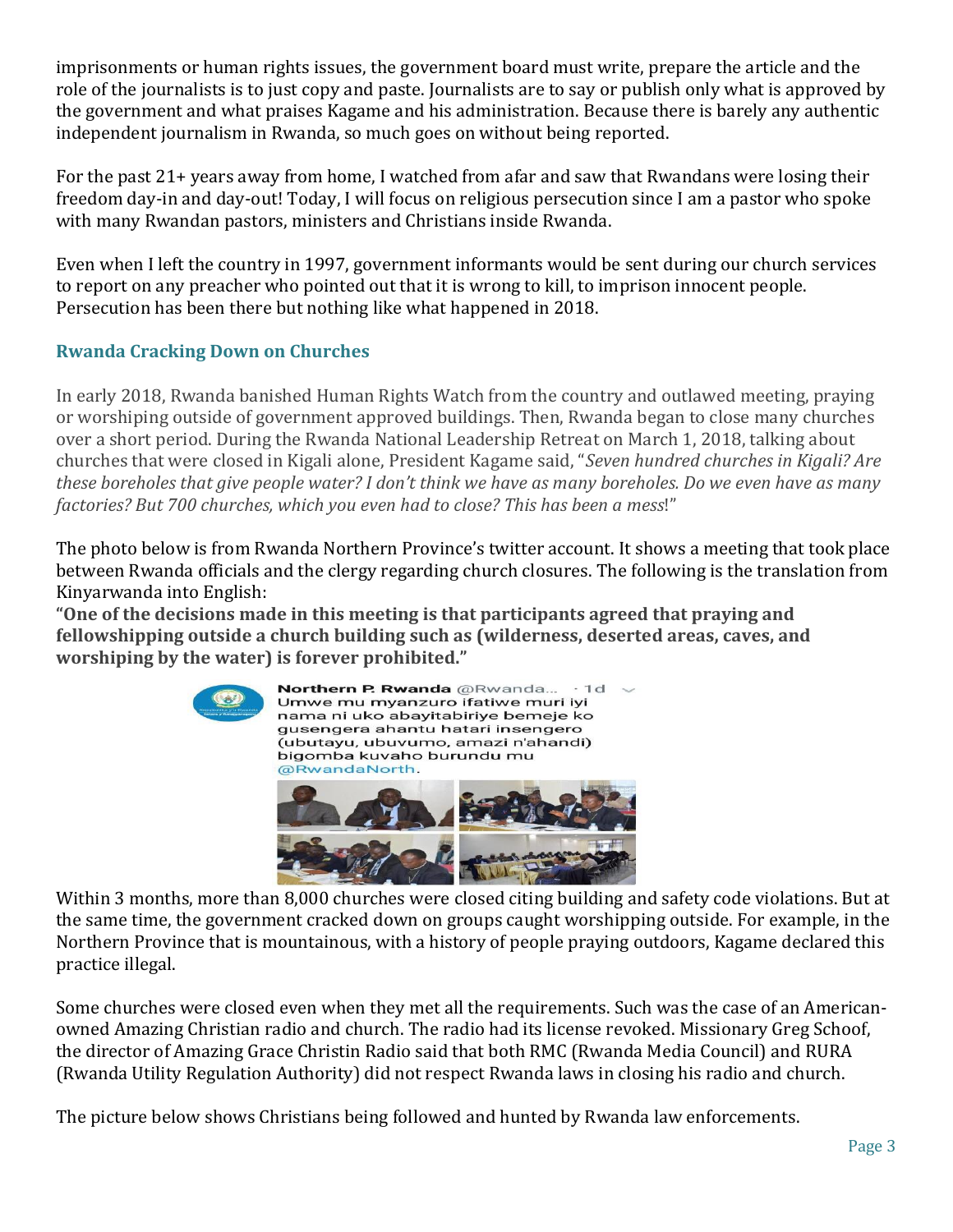

**.**



#### **Imprisonment and Kidnapping of Pastors**

In the midst of cracking down on churches, Rwanda officials arrested six pastors for assembling without permission: Bishop Innocent Rugagi, Pastor Charles Rwandamura, Pastor Fred Nyamurangwa, Reverend Emmanuel Ntambara, Pastor James Dura, and Pastor Emmanuel Kalisa Shyaka . They were all accused of plotting to defy the government orders. Although the pastors have since been released, a senior church leader explained that the arrest served as a stern warning to others to not resist the move of closing churches.



**DISAPPEARING CHRISTIANS:** This past summer, *Evangelist Gloriose Mukanyirigira alias Mama Vanessa from Kigali went missing along with another 45 ministers.* They took her away, did not care what would happen to her children and family.

**HER CRIME:** Freedom of Speech. She is an evangelist, one who preached the unadulterated Word of God without fear. Many days after her arrest, she was released, and the government did not care how they destabilized her ministry and family, they just moved on like nothing out of ordinary had taken place.

In the last week of November 2018, a pastor whose name remains anonymous for safety reason was jailed alongside with his entire congregation. They were caught praying and fellowshipping in his home, the government closed their church early November and they would not give them a license. Permission to have a church are given almost exclusively to pastors who praise Kagame. A pastor who fled the country recently shared that when you preach the name of Jesus and praise him 3 times, you must make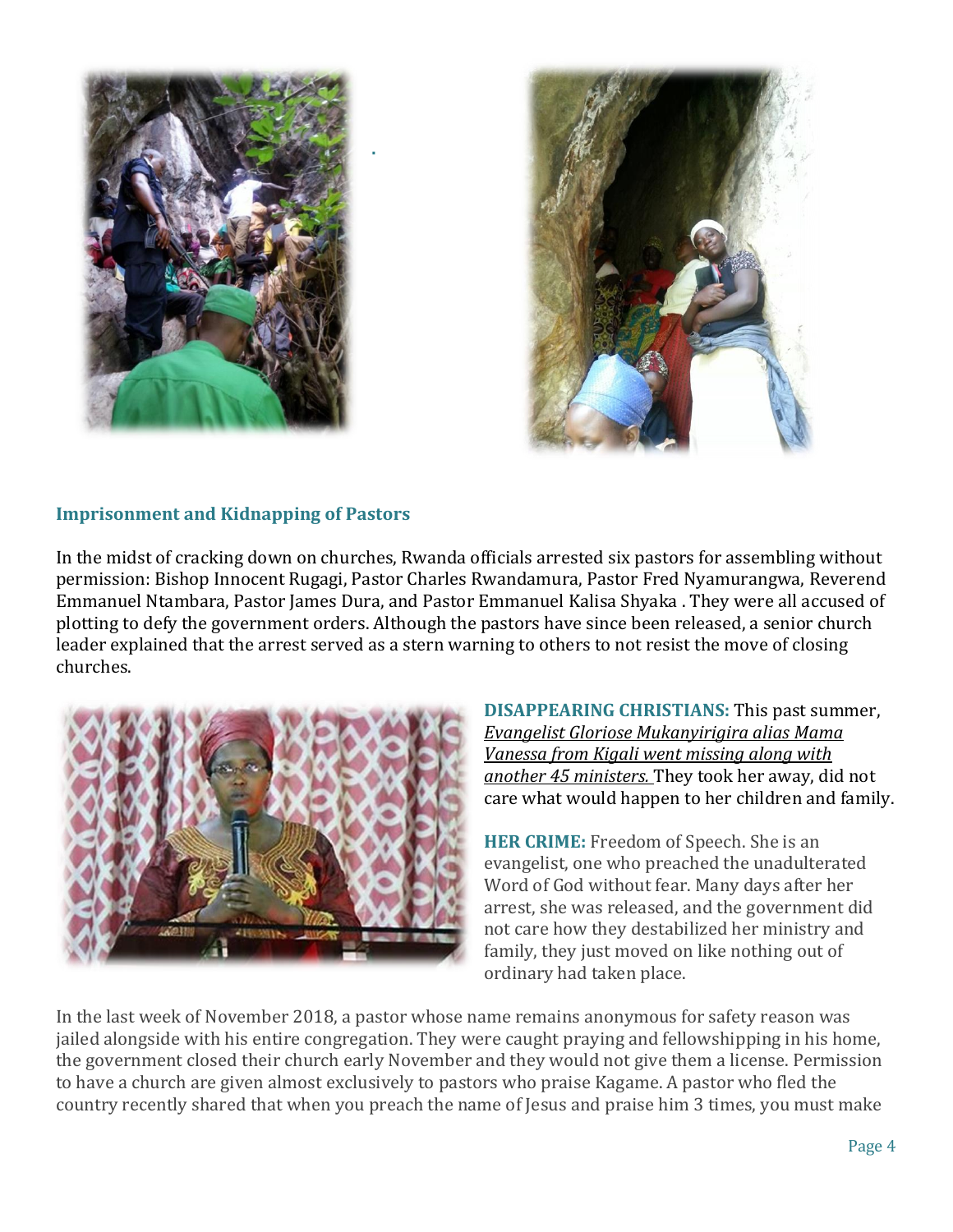sure you praise Kagame at least 5 times. That praising the name of Jesus more than Kagame is a big offense. Also, pastors are constantly being harassed and they do not give them traveling papers easily.

#### **Beaten, Tortured and Terrorized**

Following the closing of churches, many took it to the mountains and into the woods to pray and congregate. In time of persecution like these, people find comfort in God. It was reported that those who were caught praying outdoors paid a high price and even some of them were killed.

#### **Kidnapped and Disappearing Christians**

The picture below is of the refugees from Kiziba camp who were being terrorized by Rwanda law enforcement for daring to protest. *Under Rwanda laws, protesting is prohibited.*



## **Arbitrary Arrests and Detention**

Arbitrary arrests and detention are a normal occurrence in Rwanda. Law enforcement show up at someone's house and they take people at their wish, when they take them, they are always lying to them that they will be back soon, so this way many people do not even take a change of clothes. I have a friend who was taken this way and I was with him and I testify that this is true. The government is always snatching people away, kidnapping them to unknown locations. The gun may be used on anyone who dares to question law enforcement authority.

It is also normal for people to simply disappear, for example a man goes to work, and they do not come back for a day or longer. When the family members go to the police to inquire or file a case, the police usually say that they do not know the whereabouts of those who disappeared. Sometimes, many days later, they release them without giving explanations to their family members. In almost all cases like these, only a few people are returned back home while the rest go missing for years. Such is the case of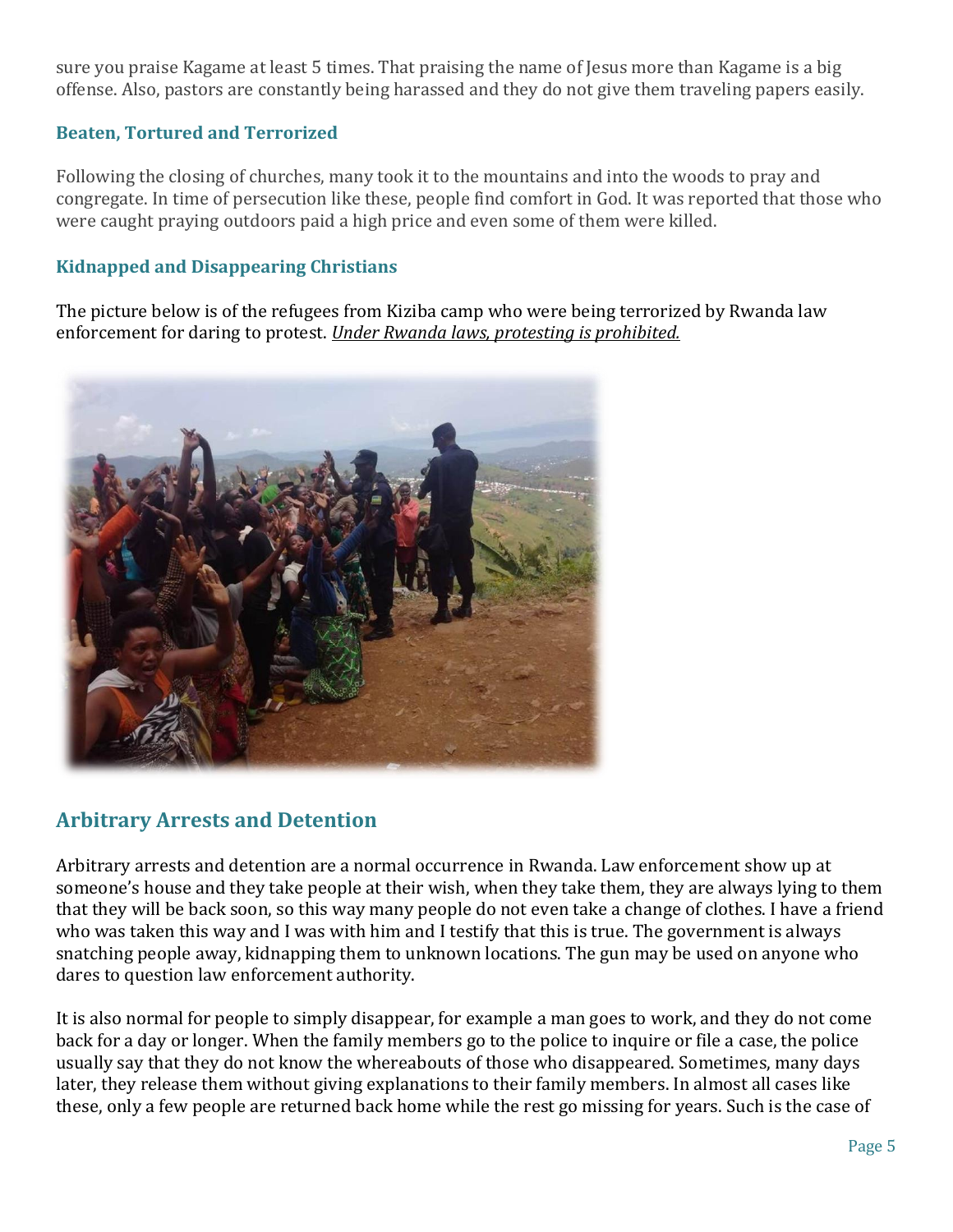Cassien Ntamuhanga, a Christian journalist who became famous for escaping the Rwanda prison. He was imprisoned and tortured by the Rwanda government for 4 years and in his words, he said, **"***during that time of our arbitrary arrest, the press and some members of our respective families announced our missing but the police denied any implication. After a week, the police accepted publicly that I was within its custody and they presented me to the press but they didn't show the whereabouts of my colleague Gerald Niyomugabo who was arrested at the same time. It has been 4 years and there has been no news about him or his whereabouts!"* Cassien further says*, "On October 04, 2016, the secret services kidnapped my three brothers that I considered as my own children, because I was their official guardian for many years. Those young men were aged between 22 and 27 when they went missing. We have not heard from them. Their names are Ngabo Fikiri Jimmy, Moses Ngabonziza and Joel Mutuyimana.*"

Dear members of this briefing and commission, by these examples I have provided above, you can see where Rwanda is headed. Even when a goat goes missing in Rwanda, the whole village goes after it and searches for it until it is found, however, no one dares to find thousands of human beings who go missing inside Rwanda. This has been going on since the Kagame's RPF took power in 1994.

#### **Christians Are Being Killed in Rwanda**

Not too long ago, a pastor who had just fled Rwanda and made it safely to Nairobi said that there was a time a group of Christians who were imprisoned were told by the officer that they were released. They were told to go pray at the mountain top, a normal practice among Christians in Rwanda. After prayer, they began to come down the steep mountain only to find out it was a trap. Their captors began to let loose the rocks, as they were going down the mountains, they were killed by the rocks sent down on them by their captors. They would then use the tragedy to warn others not to go pray in the mountains lest they die like those poor Christians.



**September 10, 2014**: Evangelist – Prophetess Jane Uwimana was a powerful woman of God. One day she was invited to go preach in different places in Rwanda, and among them a military camp. It was said that during that time, she prophesied against the regime. After preaching, she did not make it home. The next day, the police called one of her family members to go look for her corpse saying that a truck had hit her while she was riding a motor-cycle. They showed the corpse but they did not neither the motorcycle nor the truck. They simply told the family to pick up their dead.

A few years before Jane's death, there was a young man nicknamed Zacchaeus because he was short. He was from Cyangugu, Rwanda. He used

to go in the streets of Kigali, prophesying and calling out the government exposing their evil deeds. He was later jailed in a military camp and he finally disappeared. To this day, no one knows his whereabouts.

Father Evariste Nambaje, 47, a catholic priest who was the then Cyangugu Diocese accountant was found strangled in his jeep in 2014. His crime was that he confronted the delegates of the government with the truth and refused to lie and compromise.

Not only Christians, but Rwanda citizens as a whole, who criticize the government are killed. They are killed by guns, by weapons of all sorts; they are killed by staged accidents; they are poisoned and they are being killed in other unimaginable ways. Not only inside Rwanda but abroad as well. Please save them!